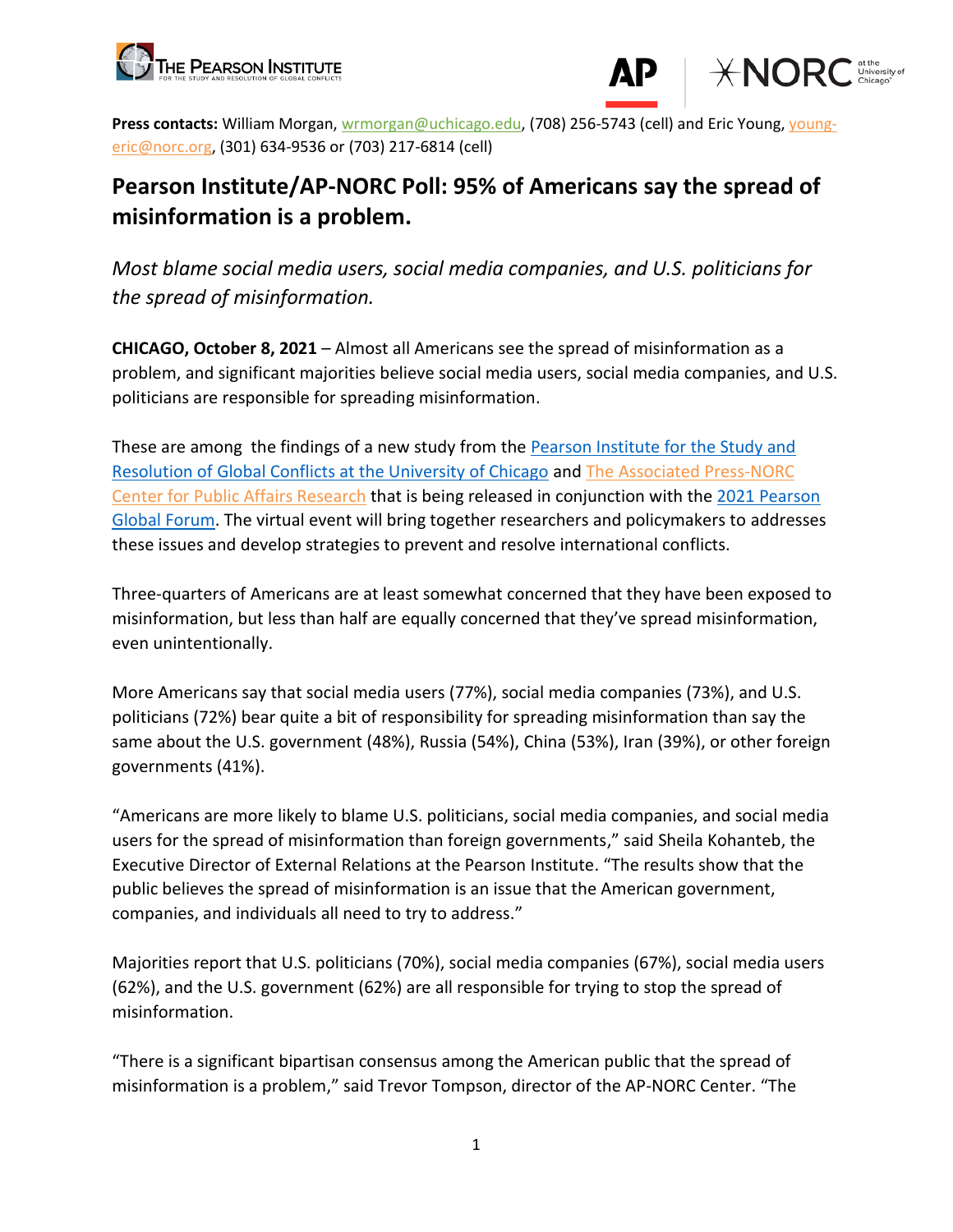





study illustrates that many Americans believe the spread of misinformation is an issue that is directly impacting them, their friends, and their families."

#### **About the Study**

This survey was conducted by the Pearson Institute for the Study and Resolution of Global Conflicts at the University of Chicago and The Associated Press-NORC Center for Public Affairs Research with funding from NORC at the University of Chicago. Staff from the Pearson Institute, at Harris Public Policy, and The AP-NORC Center collaborated on all aspects of the study.

Data were collected using the AmeriSpeak Omnibus®, a monthly multi-client survey using NORC's probability-based panel designed to be representative of the U.S. household population. The survey was part of a larger study that included questions about other topics not included in this report.

Interviews for this survey were conducted between September 9 and September 13, 2021, with adults age 18 and over representing the 50 states and the District of Columbia. Panel members were randomly drawn from AmeriSpeak, and 1,071 completed the survey — 986 via the web and 85 via telephone. Interviews were conducted in English. The final stage completion rate is 19.3 percent, the weighted household panel recruitment rate is 19.0 percent, and the weighted household panel retention rate is 75.1 percent, for a cumulative response rate of 2.8 percent. The overall margin of sampling error is +/- 3.9 percentage points at the 95 percent confidence level, including the design effect. The margin of sampling error may be higher for subgroups.

Once the sample has been selected and fielded, and all the study data have been collected and made final, a poststratification process is used to adjust for any survey nonresponse as well as any noncoverage or under- and oversampling resulting from the study specific sample design. Poststratification variables included age, gender, census division, race/ethnicity, and education. Weighting variables were obtained from the 2021 Current Population Survey. The weighted data reflect the U.S. population of adults age 18 and over.

### **About the Associated Press-NORC Center for Public Affairs Research**

Celebrating its 10th anniversary this year, The AP-NORC Center for Public Affairs Research taps into the power of social science research and the highest-quality journalism to bring key information to people across the nation and throughout the world.

• The Associated Press (AP) is an independent global news organization dedicated to factual reporting. Founded in 1846, AP today remains the most trusted source of fast, accurate, unbiased news in all formats and the essential provider of the technology and services vital to the news business. More than half the world's population sees AP journalism every day. www.ap.org